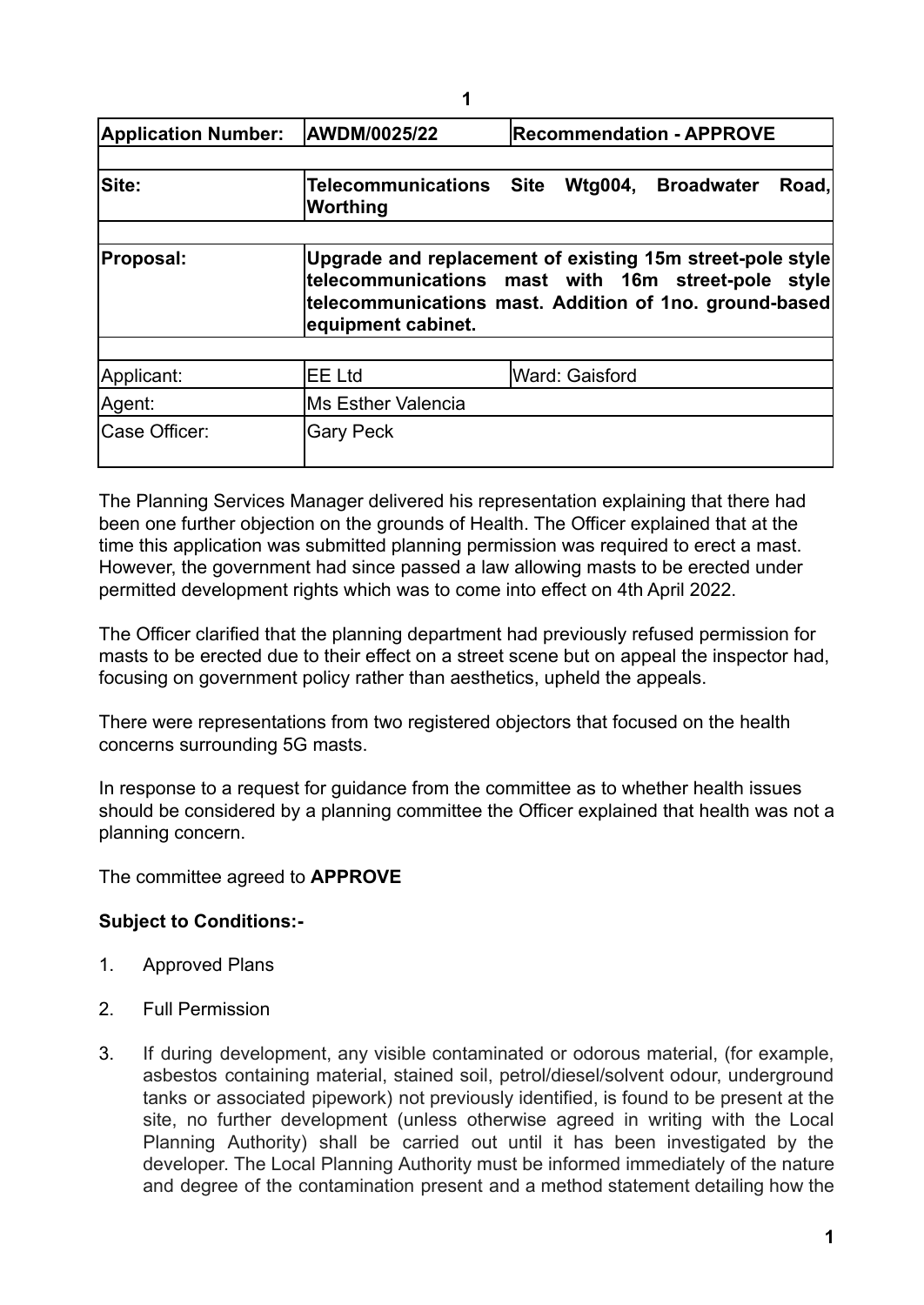unsuspected contamination shall be dealt with must be prepared and submitted to the Local Planning Authority for approval in writing before being implemented. If no such contaminated material is identified during the development, a statement to this effect must be submitted in writing to the Local Planning Authority.

4. The existing mast and associated equipment shall be removed from the site within a timescale to be agreed in writing and the land restored to a condition as agreed with the Local Planning Authority.

Reason: To ensure timely removal of the existing mast in the interests of the visual appearance of the site